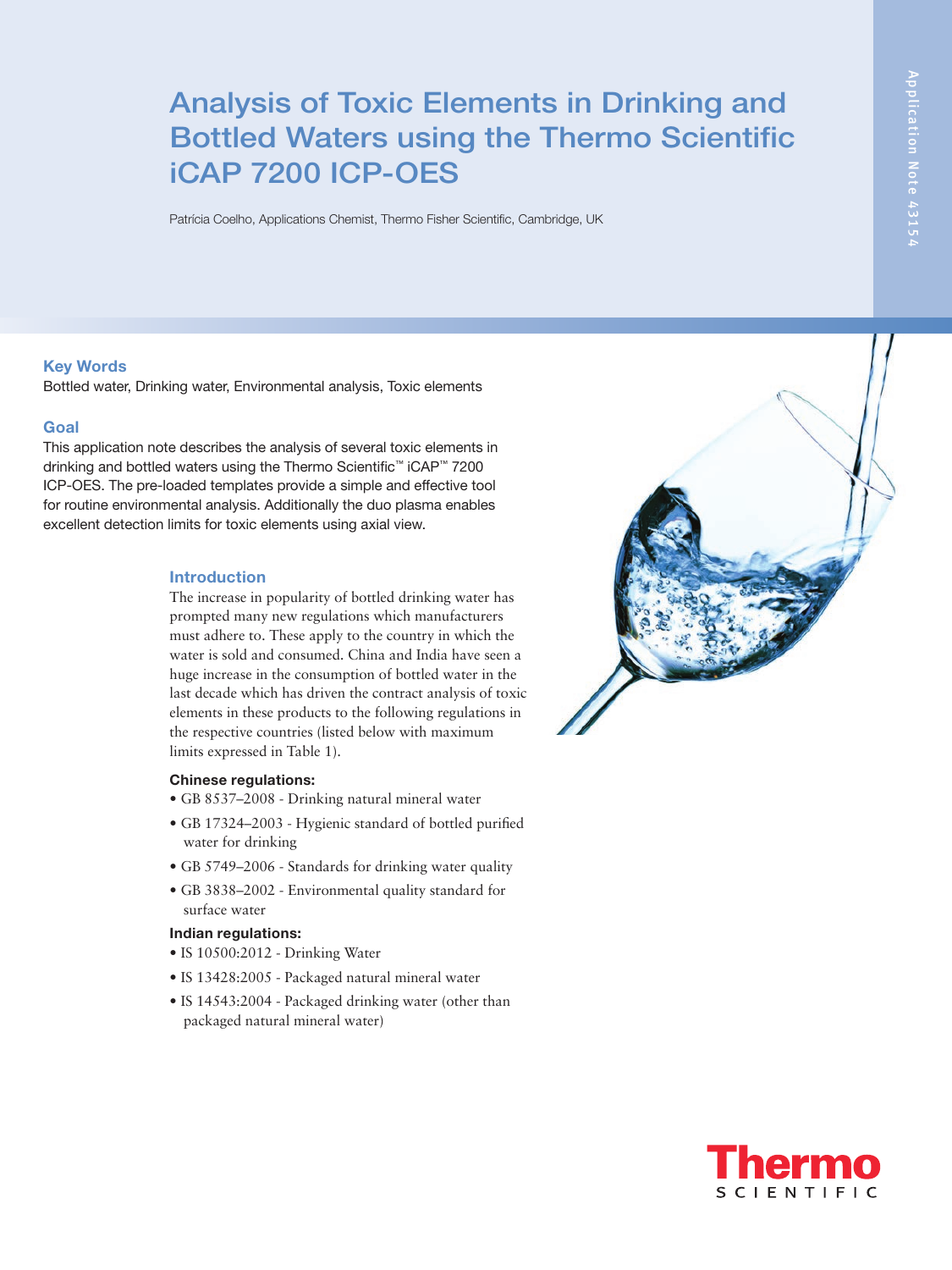| <b>Element</b>        | GB 8537-2008             | GB 17324-2003            | GB 5749-2006 | GB 3838-2002 (I) <sup>1</sup> | IS 10500:2012 | IS 13428:2005            | IS 14543:2004 |
|-----------------------|--------------------------|--------------------------|--------------|-------------------------------|---------------|--------------------------|---------------|
| Arsenic               | 0.01                     | 0.01                     | 0.01         | 0.05                          | 0.01          | 0.05                     | 0.05          |
| Cadmium               | 0.003                    |                          | 0.005        | 0.001                         | 0.003         | 0.003                    | 0.01          |
| Chromium <sup>*</sup> | 0.05                     |                          | 0.05         | 0.01                          | 0.05          | 0.05                     | 0.05          |
| Copper                |                          | 0.01                     |              | 0.01                          | 0.05          |                          | 0.05          |
| Iron                  | $\overline{\phantom{a}}$ |                          | 0.3          | 0.3                           | 0.3           | $\overline{\phantom{a}}$ | 0.1           |
| Lead                  | 0.01                     | 0.01                     | 0.01         | 0.01                          | 0.01          | 0.01                     | 0.01          |
| Mercury               | 0.001                    |                          | 0.001        | 0.00005                       | 0.001         | 0.001                    | 0.001         |
| Nickel                | 0.02                     | $\overline{\phantom{a}}$ | 0.02         | 0.02                          | 0.02          | 0.02                     | 0.02          |
| Zinc                  | 0.2                      |                          |              | 0.05                          | 5             | 5                        | 5             |

1 For GB 3838, (I) refers to Class I categories, stated as mainly applicable to the source of water, National Nature Reserve. \* For Chinese regulations, chromium is defined as hexavalent chromium present.

#### Instrumentation

The Thermo Scientific iCAP 7200 ICP-OES was used for the analysis. This is a compact dual view ICP-OES instrument based on the powerful core technologies of the iCAP 7000 Series ICP-OES. The instrument achieves powerful analyte detection and provides a highly cost effective solution for routine analysis of liquids in laboratories with standard sample throughput requirements. The Thermo Scientific™ Qtegra™ Intelligent Scientific Data Solution™ (ISDS) incorporates pre-loaded analysis-ready templates (see Figure 1) to simplify method development.

| Create New Folder [1] Views . |                        |           |  |
|-------------------------------|------------------------|-----------|--|
| <b>C</b> Templates            | Name.                  | Type<br>ä |  |
|                               | Environmental Analysis | Template  |  |
|                               | <b>Food Safety</b>     | Template  |  |
|                               | <b>Plating Baths</b>   | Template  |  |
|                               | <b>R</b> Toy Analysis  | Template  |  |
|                               | <b>NE WEEE-ROHS</b>    | Template  |  |
|                               | $\leftarrow$           |           |  |

Figure 1. Environmental Analysis template selection.

### Sample and standard preparation

A selection of drinking water samples (tap water and bottled water) were collected in China for analysis. In addition, European bottled water was also tested for comparison. The samples are listed below:

- Tap water sample from Dingpu river area, Shanghai
- Tap water sample from Jinqiao lake area, Shanghai
- Waterman (packaged drinking water)
- Nestle (natural mineral water)
- Evian (natural mineral water)

The samples did not require any pre-treatment and were analyzed directly after preservation in 0.5% analytical grade nitric acid (HNO<sub>3</sub>). Calibration standards were prepared in  $0.5\%$  HNO<sub>3</sub> at the following concentrations: 0, 50 and 100 ppb. A QC Check solution was prepared at 10 ppb to check recovery rate and test the stability of the method.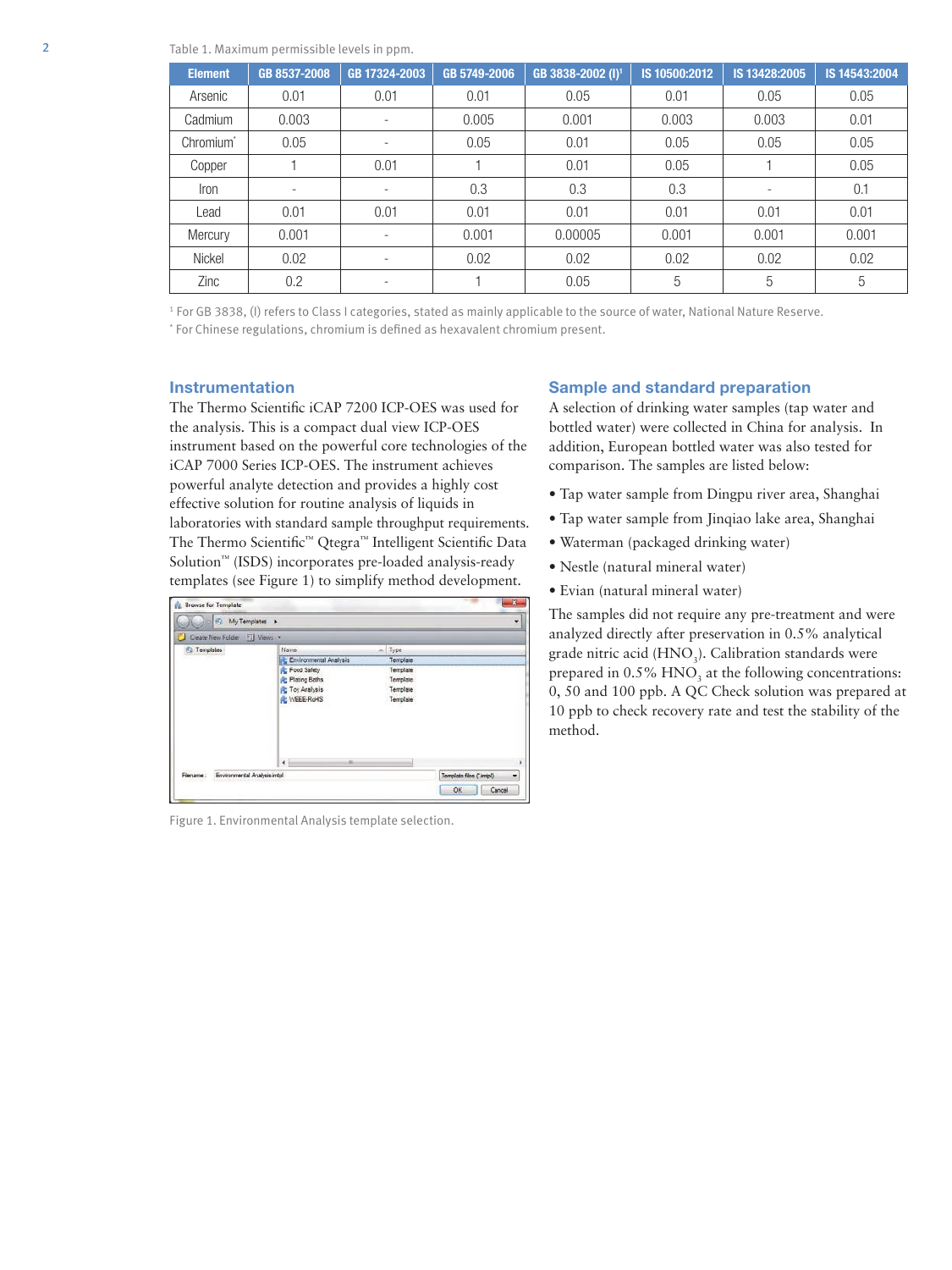## Method development and the second control of the Results of the second state  $\frac{3}{4}$

The Environmental Analysis template was opened within the Qtegra ISDS – this contains all of the required method parameters and standard concentrations as listed in this note. A standard sample introduction kit was used for the analysis as per the recommendations in the method notes. The method parameters are shown below in Table 2.

Table 2. Methods parameters.

| <b>Parameter</b>   | <b>Setting</b>                                                                 |
|--------------------|--------------------------------------------------------------------------------|
| Pump tubing        | Sample Tygon <sup>®</sup> orange/white<br>Drain Tygon <sup>®</sup> white/white |
| Pump speed         | 45 rpm                                                                         |
| Nebulizer          | Glass concentric                                                               |
| Nebulizer gas flow | $0.19$ MPa                                                                     |
| Spray chamber      | Glass cyclonic                                                                 |
| Auxillary gas flow | $0.5$ L/min                                                                    |
| Coolant gas flow   | $12$ L/min                                                                     |
| Center tube        | $2 \text{ mm}$                                                                 |
| <b>RF Power</b>    | 1150 W                                                                         |
| Torch orientation  | Axial                                                                          |
| Exposure time      | 5 sec                                                                          |

The samples were repeatedly analyzed in a single automated run over a period of 4 hours. Using the functionalities of Qtegra ISDS, a QC check was performed every 10 samples, recalibrating, recalculating and reacquiring from a previous sample whenever this check fails. A calibration was performed every 30 samples as per the requirements of the regulation.

#### **Results**

The samples were analyzed repeatedly in batches of 10 (2 of each of the 5 samples). Table 3 shows the averaged results of samples over the 4 hours and the method detection limits (MDLs). The concentrations found in all the samples were within the values outlined in the Chinese and Indian regulations. The MDLs are shown to be fit for purpose for this application. Nevertheless, the use of hydride generation accessories may be employed to further improve MDLs, particularly for mercury (to achieve sub ppb levels) when required.

| Table 3. Averaged results and method detection limits in ppb. |  |  |  |  |  |  |
|---------------------------------------------------------------|--|--|--|--|--|--|
|---------------------------------------------------------------|--|--|--|--|--|--|

| <b>Element and</b><br><b>Wavelength</b><br>nm | <b>MDL</b> | <b>Dingpu</b><br><b>River</b> | <b>Jinquiao</b><br>Lake | <b>Waterman</b> | <b>Nestle</b> | <b>Evian</b> |
|-----------------------------------------------|------------|-------------------------------|-------------------------|-----------------|---------------|--------------|
| As 193.759                                    | 2.14       | $<$ DL                        | 1.27                    | $<$ DL          | $<$ DL        | $<$ DL       |
| Cd 214.438                                    | 0.07       | $<$ DL                        | $<$ DL                  | $<$ DL          | $<$ DL        | $<$ DL       |
| Cr 205.560                                    | 0.21       | $<$ DL                        | $<$ DL                  | $<$ DL          | $<$ DL        | $<$ DL       |
| Cu 324.754                                    | 0.39       | $<$ DL                        | 1.52                    | $<$ DL          | $<$ DL        | $<$ DL       |
| Fe 259.940                                    | 0.25       | 1.14                          | 1.53                    | 0.41            | 0.78          | 0.74         |
| Ha 194.227                                    | 0.66       | $<$ DL                        | $<$ DL                  | $<$ DL          | $<$ DL        | $<$ DL       |
| Ni 231.604                                    | 0.36       | 1.05                          | 0.57                    | $<$ DL          | $<$ DL        | $<$ DL       |
| Ph 220.353                                    | 1.06       | $<$ DL                        | $<$ DL                  | $<$ DL          | $<$ DL        | $<$ DL       |
| Zn 213.856                                    | 0.19       | $<$ DL                        | $<$ DL                  | $<$ DL          | $<$ DL        | $<$ DL       |

The 10 ppb QC check was used to check for recovery rates and drift during the run; which was found to be exceptionally stable as the chart below (see Figure 2) demonstrates. All QC recoveries were within 10% of their expected values throughout the 4 hour run.



Figure 2. Stability of the 10ppb QC Check over 4 hours.